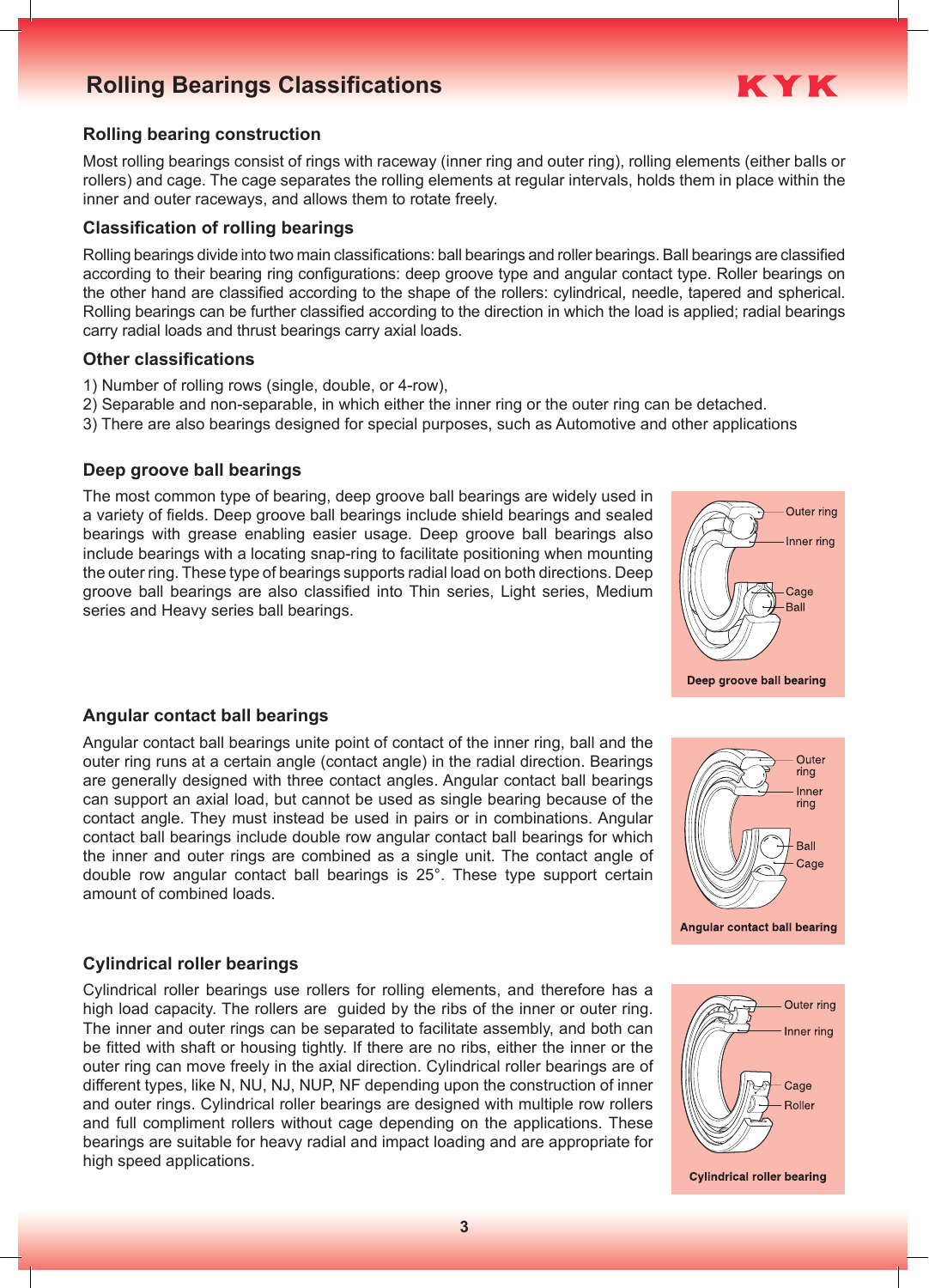

### **Tapered roller bearings**

Tapper roller bearings are designed such that the outer ring, inner ring and the rollers have tapered surfaces whose apexes converge at a common point on the bearing axis. Tapper rollers are available in metric as well as inch dimensions most commonly called as metric series and inch series . Tapper rollers are available in Single, Double and four row, these type of bearings are suitable for Heavy and Impact load application and can take both radial and axial load simultaneously.



**Spherical roller bearings**

Spherical roller bearings are equipped with an outer ring with a spherical raceway surface and an inner ring which holds two rows of barrel shaped rolling elements, spherical roller bearings are able to adjust center alignment to handle inclination of the axle or shaft. There are varieties of bearing types that differ according to internal design. Spherical roller bearings include as type equipped with an inner ring with a tapered bore. The bearing can easily be mounted on a shaft by means of an adapter or withdrawal sleeve. The bearing is capable of supporting heavy loads, and is therefore often used in industrial machinery. Gages for these bearings are of both steel and brass depending on the applications.



### **Thrust bearings**

Thrust bearings are classified in accordance to the rolling elements they contain and generally the allowable rotational speed is very low.

Thrust ball bearing with single row is called as single direction Thrust ball bearings and can take axial load in one direction, whereas Thrust ball bearing with double row is called as double direction Thrust ball bearings and can take axial load from both directions. Thrust bearings with rollers as rolling element can accommodate a certain amount of radial load along with axial loads.

### **Ball Bearing unit**

A ball bearing unit is comprised of a ball bearing inserted into various types of housings. The housing can be bolted onto machinery and the inner ring can be easily mounted on the shaft with a set screw. This means the bearing unit can support rotating equipment without special design to allow for mounting. A variety of standardized housing shapes is available, including pillow and flange types. The outer diameter of the bearing is spherical just like the inner diameter of the housing, so it capable of aligning itself on the shaft. For lubrication, grease is sealed inside the bearing, and particle penetration is prevented by a double seal with 3 lip



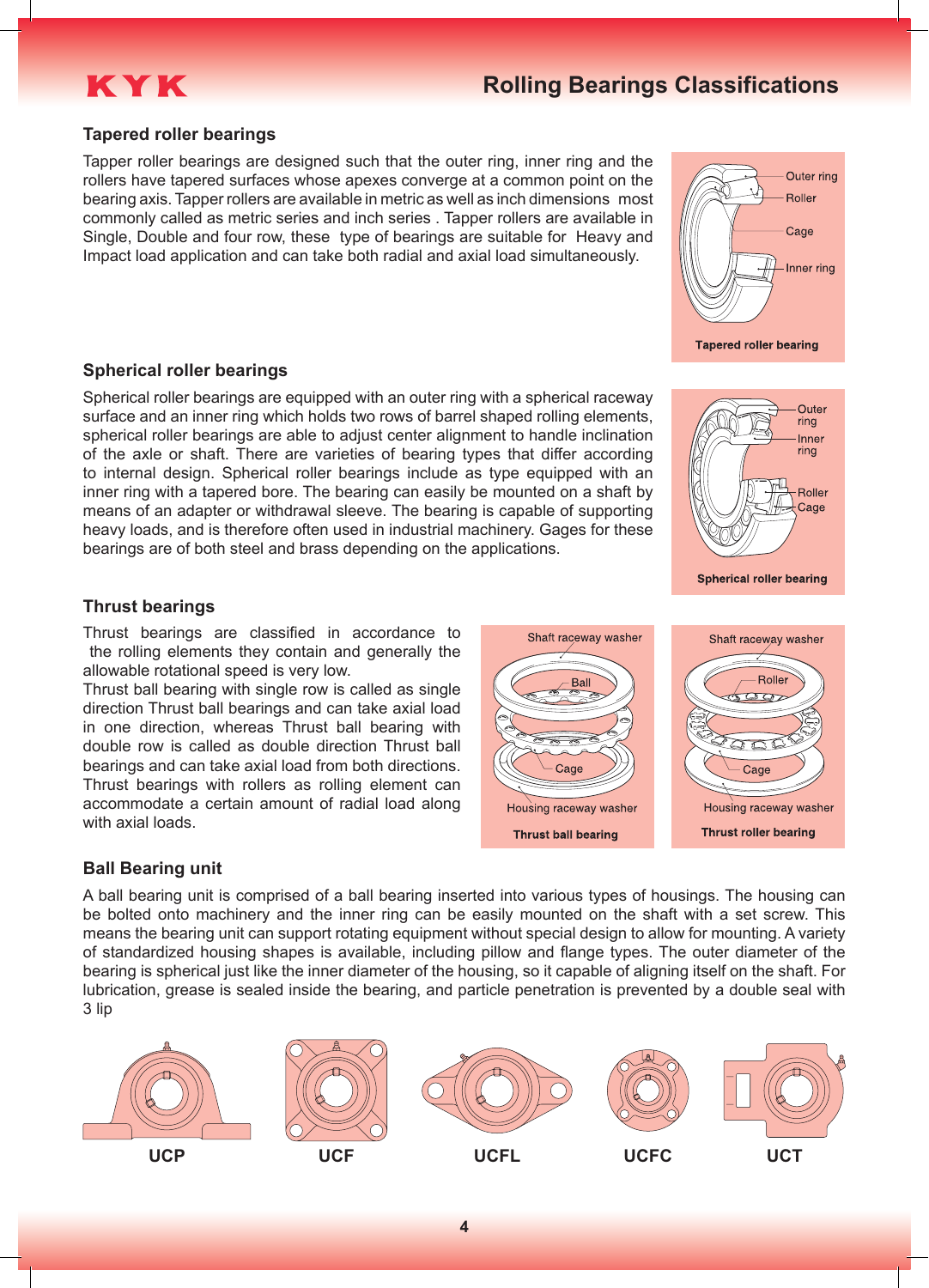# **Rolling Bearings Classification Rolling Bearings Classification**



## **Bearing Designation, prefix and suffix**

Rolling bearing part numbers indicate bearing type, dimensions, tolerances, internal construction, and other related specifications. Bearing numbers are comprised of a "basic number" followed by "supplementary codes." The basic number indicates general information about a bearing, such as its fundamental type, boundary dimensions, series number, bore diameter code and contact angle. The supplementary codes derive from prefixes and suffixes which indicate a bearing's tolerance, internal clearance, and related specifications.

## **Ball bearings**



| Bearing type                | <b>Bearing series</b>         | Diameter series   |
|-----------------------------|-------------------------------|-------------------|
| Single row ball<br>bearings | 68,69,160,60,62,63,64,622,623 | 8,9,0,0,2,3,4,2,3 |
| Double row ball<br>bearings | 42,43                         | 2,3               |

| Prefix     | <b>Description</b>     | <b>Suffix</b>  | <b>Description</b>                                                |
|------------|------------------------|----------------|-------------------------------------------------------------------|
| F.         | Flanged outer ring     | CM.            | Electric motor clearance                                          |
| <b>RLS</b> | Inch type ball bearing | C <sub>2</sub> | Radial clearance lesser than normal                               |
| <b>RMS</b> | Inch type ball bearing | C <sub>3</sub> | Radial clearance higher than normal                               |
|            |                        | C <sub>4</sub> | Radial clearance higher than C3                                   |
|            |                        | <b>DDU</b>     | Bearings with non contact type<br>rubber seals                    |
|            |                        | LLU            | Bearings with contact type rubber<br>seals                        |
|            |                        | M              | Machined brass cage                                               |
|            |                        | N              | With snap ring groove                                             |
|            |                        | NR.            | Snap ring groove with snap ring                                   |
|            |                        | P <sub>6</sub> | Precision class 6                                                 |
|            |                        | Z              | With one side metal shield                                        |
|            |                        | ZZ             | With both side metal shield                                       |
|            |                        | <b>ZNR</b>     | With one side metal shield and snap<br>ring groove with snap ring |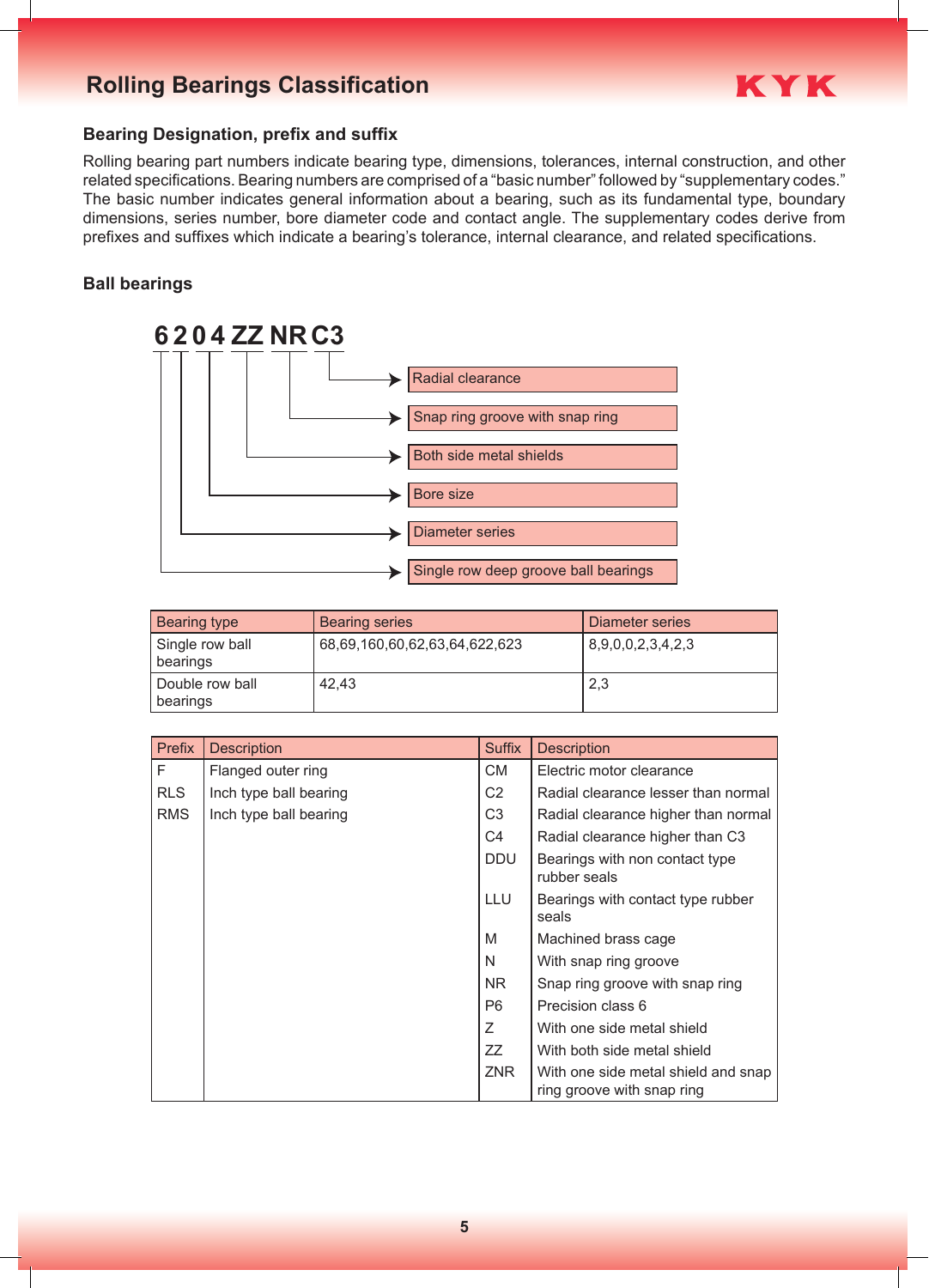

## **Self Aligning ball bearings**



| <b>Bearing type</b>                       | <b>Bearing Series</b> | Diameter series |
|-------------------------------------------|-----------------------|-----------------|
| Self aligning ball bearings   12,22,13,23 |                       | 2,2,3,3         |

| <b>Prefix Description</b> | <b>Suffix</b> | Description         |
|---------------------------|---------------|---------------------|
|                           |               | With tapered bore   |
|                           | +H            | With adapter sleeve |

## **Angular Contact ball bearings**



| Bearing type                                                                    | <b>Bearing Series</b> | <b>Diameter series</b> |
|---------------------------------------------------------------------------------|-----------------------|------------------------|
| Angular contact ball bearings                                                   | 72.73                 | 2.3                    |
| Double row angular contact ball bearing with filling<br>slot (maximum capacity) | 32,33                 | 2,3                    |
| Double row angular contact ball bearing without 52,53<br>filling slot           |                       | 2,3                    |

| Prefix | <b>Description</b> | <b>Suffix</b> | <b>Description</b>             |
|--------|--------------------|---------------|--------------------------------|
|        |                    | A             | 30 degree contact angle        |
|        |                    | B             | 40 degree contact angle        |
|        |                    | <b>TVP</b>    | With reinforced polyamide cage |
|        |                    | C             | 15 degree contact angle        |
|        |                    | M             | Brass cage                     |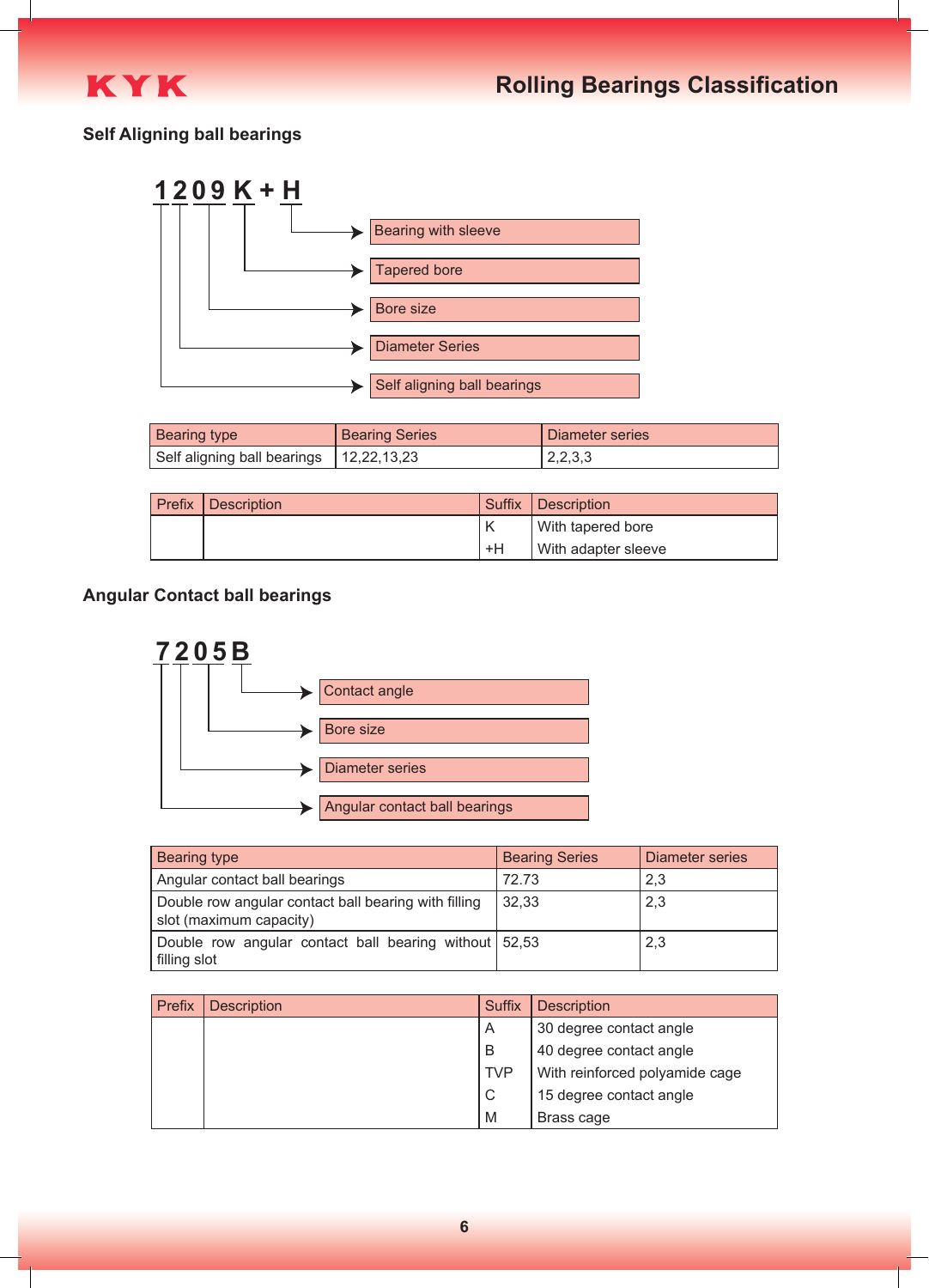

# **Cylindrical roller bearings**



| <b>Bearing type</b>        | <b>Bearing series</b> | Diameter series |
|----------------------------|-----------------------|-----------------|
| Cylindrical roller bearing | 2,22,3,32             | 2,2,3,3         |

| Prefix     | <b>Description</b>                             | <b>Suffix</b> | <b>Description</b>             |
|------------|------------------------------------------------|---------------|--------------------------------|
| N          | Bearings with both side sliding outer ring   N |               | With snap ring groove          |
| <b>NJ</b>  | Bearings with one side sliding inner ring      | I NR          | Snap ring groove and snap ring |
| <b>NU</b>  | Bearings with both side sliding inner ring   V |               | Full compliment bearings       |
| <b>NUP</b> | Bearing with fixed inner and outer ring        |               |                                |

# **Tapered Roller bearings**



| <b>Bearing type</b>  | <b>Bearing Series</b>                                                 | Diameter series |
|----------------------|-----------------------------------------------------------------------|-----------------|
| Taper roller bearing | $\vert$ 320,330,331,302,322,332,303,313,323 $\vert$ 0,0,1,2,2,2,3,3,3 |                 |

| Prefix     | <b>Description</b>                     | <b>Suffix</b> | <b>Description</b>                             |
|------------|----------------------------------------|---------------|------------------------------------------------|
| HC         | Hi-cap                                 | D             | Steep contact angel (24°~32°) metric<br>series |
| HM         | Heavy medium duty inch series          | JR.           | High load carrying capacity                    |
| JL         | J series tapper roller bearings        |               |                                                |
| <b>JLM</b> | J series light medium duty inch series |               |                                                |
|            | Light duty inch series                 |               |                                                |
| <b>LM</b>  | Light medium duty inch series          |               |                                                |
| M          | Medium duty inch series                |               |                                                |